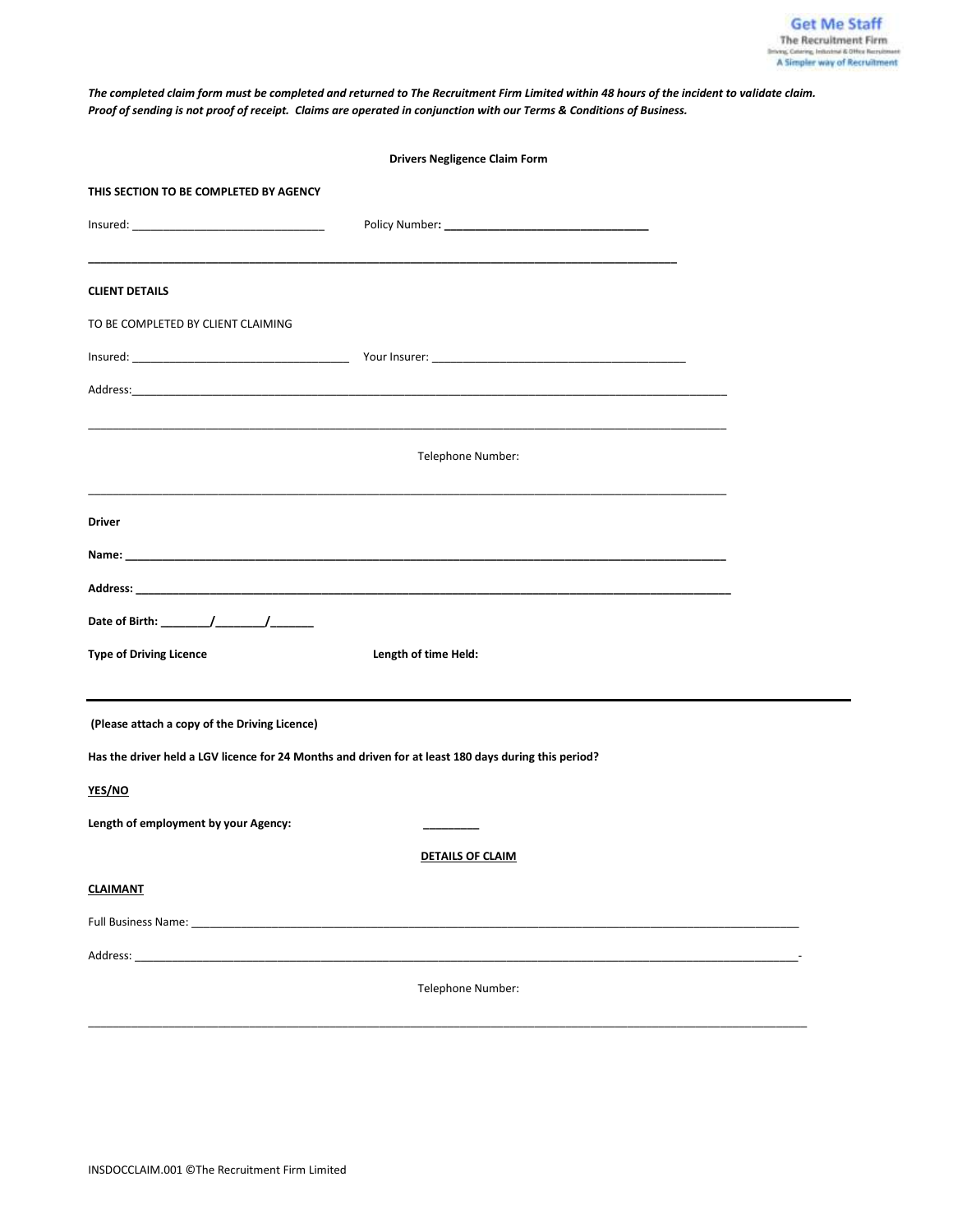# **VEHICLE**

| Make: and the state of the state of the state of the state of the state of the state of the state of the state of the state of the state of the state of the state of the state of the state of the state of the state of the | Year: The contract of the contract of the contract of the contract of the contract of the contract of the contract of the contract of the contract of the contract of the contract of the contract of the contract of the cont |  |  |  |  |
|-------------------------------------------------------------------------------------------------------------------------------------------------------------------------------------------------------------------------------|--------------------------------------------------------------------------------------------------------------------------------------------------------------------------------------------------------------------------------|--|--|--|--|
| Details of                                                                                                                                                                                                                    |                                                                                                                                                                                                                                |  |  |  |  |
|                                                                                                                                                                                                                               |                                                                                                                                                                                                                                |  |  |  |  |
|                                                                                                                                                                                                                               |                                                                                                                                                                                                                                |  |  |  |  |
|                                                                                                                                                                                                                               |                                                                                                                                                                                                                                |  |  |  |  |
|                                                                                                                                                                                                                               |                                                                                                                                                                                                                                |  |  |  |  |
|                                                                                                                                                                                                                               |                                                                                                                                                                                                                                |  |  |  |  |
|                                                                                                                                                                                                                               |                                                                                                                                                                                                                                |  |  |  |  |
|                                                                                                                                                                                                                               |                                                                                                                                                                                                                                |  |  |  |  |
|                                                                                                                                                                                                                               | (Please send copies of invoices / estimates where applicable)                                                                                                                                                                  |  |  |  |  |
|                                                                                                                                                                                                                               |                                                                                                                                                                                                                                |  |  |  |  |
|                                                                                                                                                                                                                               |                                                                                                                                                                                                                                |  |  |  |  |
|                                                                                                                                                                                                                               |                                                                                                                                                                                                                                |  |  |  |  |
|                                                                                                                                                                                                                               |                                                                                                                                                                                                                                |  |  |  |  |
| Name and Address of Repairers -                                                                                                                                                                                               |                                                                                                                                                                                                                                |  |  |  |  |
|                                                                                                                                                                                                                               |                                                                                                                                                                                                                                |  |  |  |  |
|                                                                                                                                                                                                                               |                                                                                                                                                                                                                                |  |  |  |  |
|                                                                                                                                                                                                                               |                                                                                                                                                                                                                                |  |  |  |  |

**Telephone Number**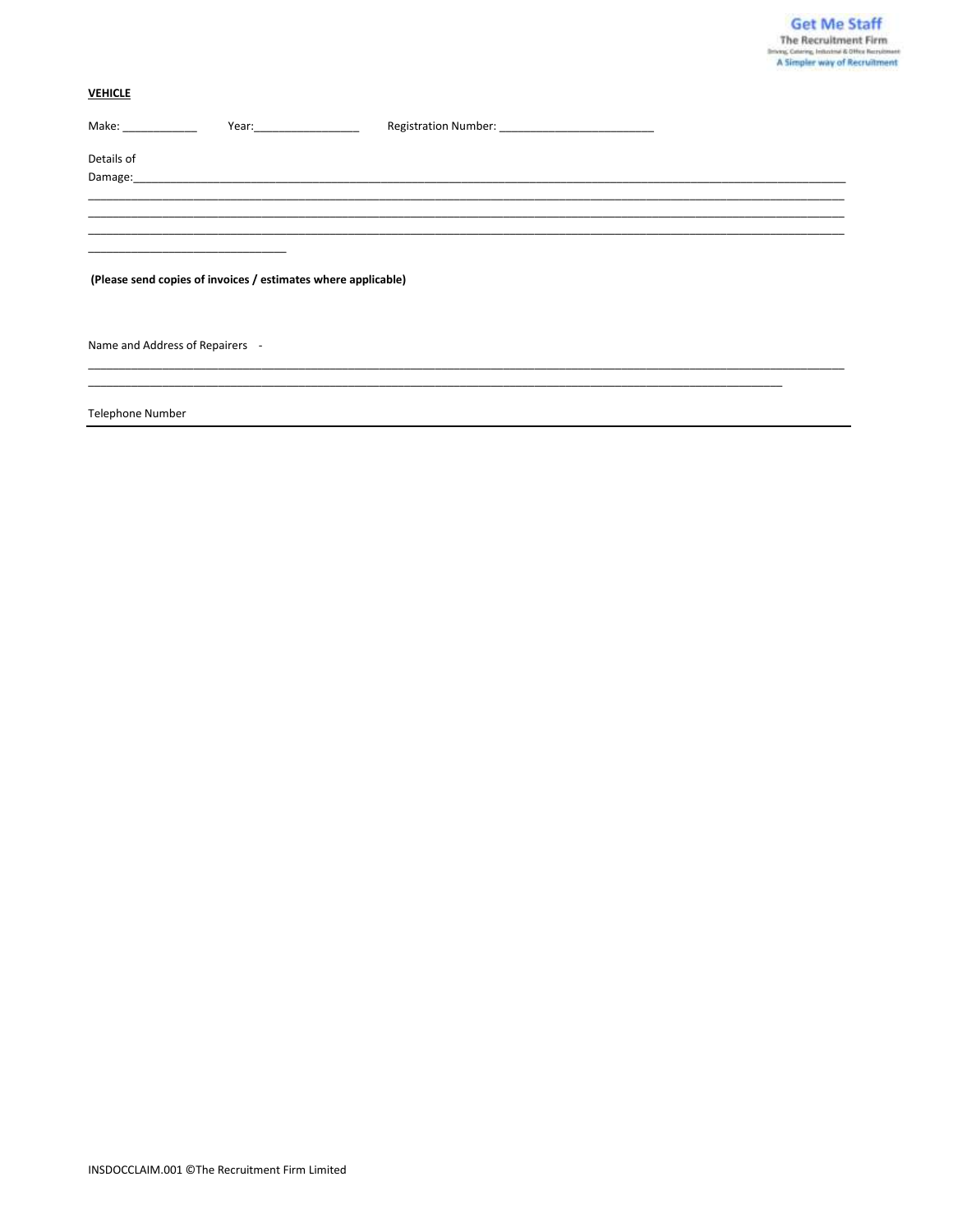*The completed claim form must be completed and returned to The Recruitment Firm Limited within 48 hours of the incident to validate claim. Proof of sending is not proof of receipt. Claims are operated in conjunction with our Terms & Conditions of Business.*

| <b>ACCIDENT/INCIDENT</b>                        |                 |                             |                   |  |  |  |
|-------------------------------------------------|-----------------|-----------------------------|-------------------|--|--|--|
|                                                 |                 |                             |                   |  |  |  |
| Own Speed:                                      | Width of Road:  |                             |                   |  |  |  |
| Road and Weather Conditions:                    |                 |                             |                   |  |  |  |
|                                                 |                 |                             |                   |  |  |  |
|                                                 |                 |                             |                   |  |  |  |
|                                                 |                 |                             |                   |  |  |  |
| DRIVERS STATEMENT OF EVENTS                     |                 |                             |                   |  |  |  |
|                                                 |                 |                             |                   |  |  |  |
|                                                 |                 |                             |                   |  |  |  |
| Was the accident reported to the Police? YES/NO |                 |                             |                   |  |  |  |
| Details of Officer or Station:                  |                 |                             |                   |  |  |  |
| <b>OTHER PARTIES INVOLVED</b>                   |                 |                             |                   |  |  |  |
| Name and Address (Insurer if<br>known)          | Make of Vehicle | <b>Registration Vehicle</b> | Details of Damage |  |  |  |
|                                                 |                 |                             |                   |  |  |  |
|                                                 |                 |                             |                   |  |  |  |

#### **WITNESS**

| Name:<br><u> 1980 - Jan Barbara Barbara, manazarta da kasas da kasas da kasas da kasas da kasas da kasas da kasas da kasa</u> | Address: |  |
|-------------------------------------------------------------------------------------------------------------------------------|----------|--|
| <b>FULL DETAILS OF OCCURANCE</b>                                                                                              |          |  |
|                                                                                                                               |          |  |
|                                                                                                                               |          |  |

**\_\_\_\_\_\_\_\_\_\_\_\_\_\_\_\_\_\_\_\_\_\_\_\_\_\_\_\_\_\_\_\_\_\_\_\_\_\_\_\_\_\_\_\_\_\_\_\_\_\_\_\_\_\_\_\_\_\_\_\_\_\_\_\_\_\_\_\_\_\_\_\_\_\_\_\_\_\_\_\_\_\_\_\_\_\_\_\_\_\_\_\_\_\_\_\_**

**Are there any factors to be taken into consideration?**

#### **Please enclose a COPY of TACHCOGRAPH CHART OR DIGITAL CHART READOUT**

*The completed claim form must be completed and returned to The Recruitment Firm Limited within 48 hours of the incident to validate claim. Proof of sending is not proof of receipt. Claims are operated in conjunction with our Terms & Conditions of Business.*

### **SKETCH PLAN OF OCCURANCE**